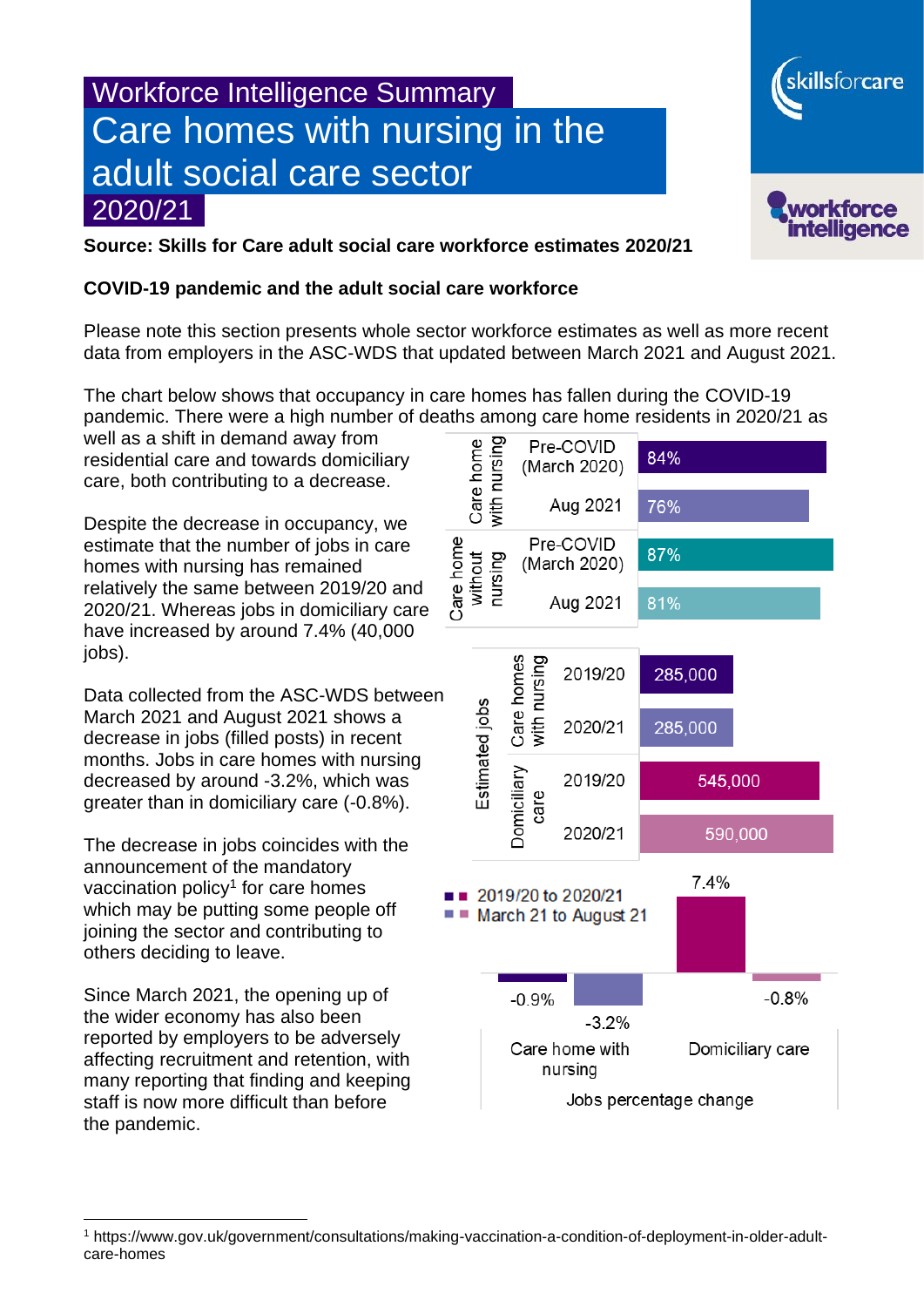# **Key findings**

| 285.000            |                          |                      |  |  |
|--------------------|--------------------------|----------------------|--|--|
| Jobs in care homes | Care providing locations | Turnover rate in the |  |  |

with nursing.

Care providing locations across England.

Turnover rate in the previous 12 months.

This report provides a summary of the adult social care workforce within care homes with nursing and includes Skills for Care's workforce estimates. Across England there were 4,350 care homes with nursing registered with CQC in 2020/21. These care providing locations had an estimated workforce of 285,000. Many of these jobs were in the independent sector, with around 2,900 employed directly by local authorities.

The chart below shows that the number of jobs in care homes with nursing have remained stable between 2012/13 and 2020/21, increasing by around 2% over the period before the recent decrease since March 2021.

The estimated number of locations providing care home services with nursing decreased by 6% over the same period.



## **Staffing overview**



There were an estimated 172,000 direct care providing jobs in care homes with nursing, 9,300 managerial jobs, 32,000 regulated professionals and 70,000 other jobs including ancillary non-care providing roles.

**Over half of staff** in care homes with nursing were **employed on a full-time basis (63%)** and 37% were employed part-time.

Around 8% of the workforce were employed on zero-hours contracts and this proportion has been relatively stable since 2012/13. Across all services, 24% of the workforce were employed on zero-hours contracts.

## **Recruitment and retention**



The **turnover rate** for care homes with nursing was **35.0%,** which was higher than care homes without nursing (28.4%). This equates to an **estimated 91,000 workers leaving** their role in the previous 12 months. **Registered nurses had a turnover rate of 38.9%**, which equates to an estimated 10,500 leavers, and care workers had a turnover rate of 37.5%, equating to around 50,000 leavers.

We estimate that turnover rates decreased during the pandemic between 2019/20 and 2020/21 but may have increased in recent months. Skills for Care has received feedback from employers in the sector about staff and registered managers experiencing 'burn-out' due to the pressures of the pandemic and that there's a risk of staff leaving as a result. The opening of the wider economy has also been reported to be adversely affecting recruitment and retention.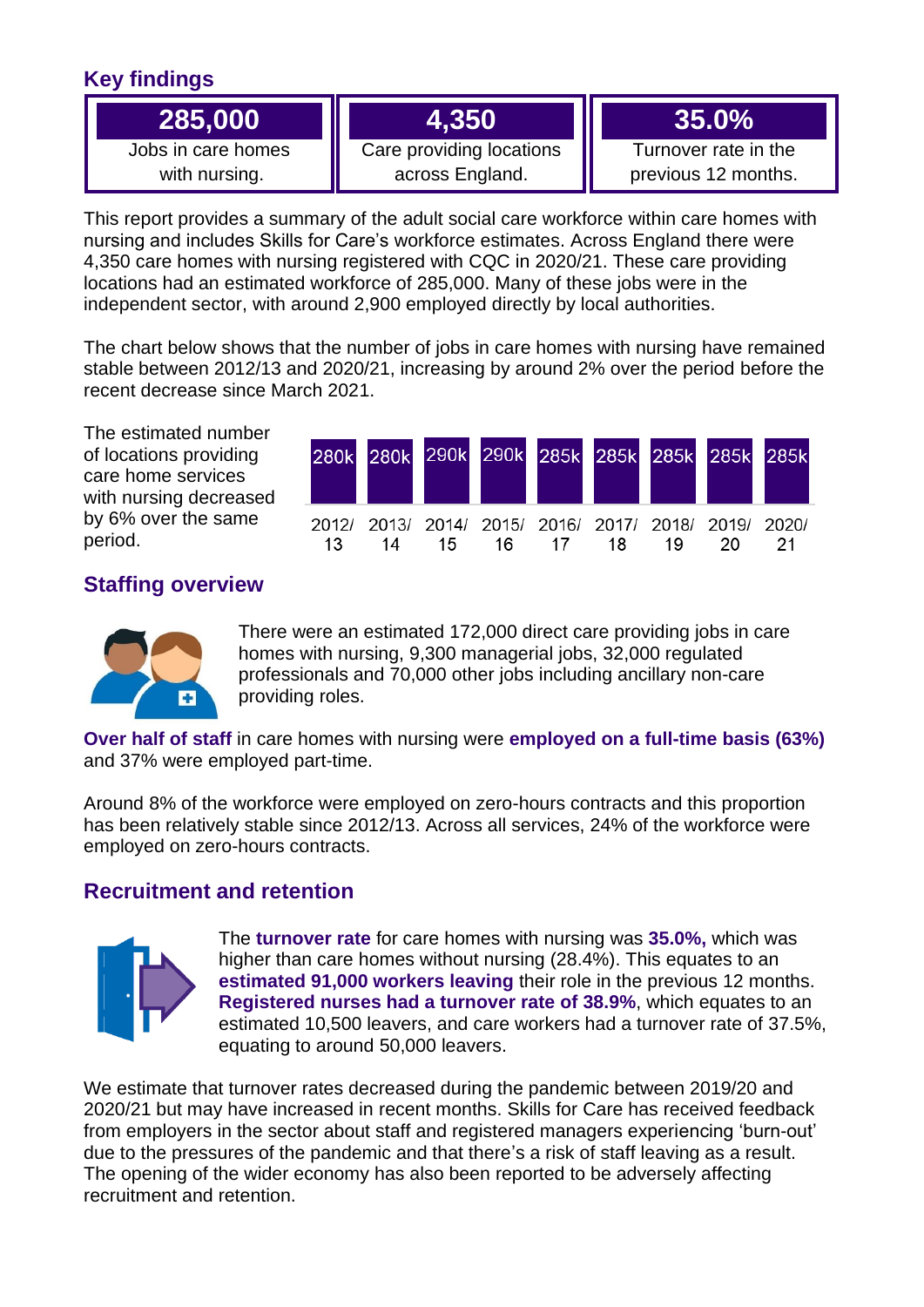Most of the workforce in care homes with nursing were recruited from within adult social care (59%). This means that although the high turnover rate results in employers going through the recruitment process, with its associated costs, the skills and experience of many workers are retained by the sector.

The workforce in care homes with nursing had an **average of 8.9 years of experience working in social care**. This was lower than the average for workers from care homes without nursing (9.5 years) but higher than the average for domiciliary care services (7.9 years).

The average length of time in current role for the workforce in care homes with nursing was 3.9 years, which was higher than the average of those working in care homes without nursing (4.6 years). This would suggest that workers in nursing homes change roles within the sector more frequently than those in care homes without nursing.

The **vacancy rate** for care homes with nursing was **5.2%** in 2020/21**,** equating to an **estimated 14,500 vacancies at any one time**. This rate was lower than the average across all services (6.8%) but higher than care homes without nursing (4.1%).

Care homes with nursing that updated the ASC-WDS between March 2020 and August 2021 reported decreasing vacancy rates during the start of the pandemic, potentially due to fewer jobs being available in the wider economy during this period. Since May 2021, vacancy rates have begun to increase as the wider economy re-opens.

The increase in the vacancy rate alongside decreasing jobs points towards a supply and demand mismatch with employers unable to find the staff they need to meet demand for services.

| 8.1%                 | 6.3%        | 7.1%        |             |             |             | 5.9% 5.2% 5.3% 3.9% 5.4% |             | 5.9%        | 7.6%        |
|----------------------|-------------|-------------|-------------|-------------|-------------|--------------------------|-------------|-------------|-------------|
| Pre-<br><b>COVID</b> | Jun<br>2020 | Sep<br>2020 | Dec<br>2020 | Mar<br>2021 | Apr<br>2021 | May<br>2021              | Jun<br>2021 | Jul<br>2021 | Aug<br>2021 |
| Vacancy rate         |             |             |             |             |             |                          |             |             |             |

### **Demographics**



Around 83% of workers in care homes with nursing were female, and the average worker was 44 years old. These demographic breakdowns broadly match those seen in the rest of the adult social care workforce.

The nationality of the workforce in care homes with nursing was **75% British, 12% EU (non-British) and 13% non-EU**. This was more diverse than the average across all services (84% British, 7% EU (non-British) and 9% non-EU). This difference was influenced by a large proportion of registered nurses working in these service providers; 37% of registered nurses in care homes with nursing identified as of a non-British nationality. The proportion of registered nurses identifying as of an EU nationality has increased from 8% in 2012/13 to 17% in 2020/21. The proportion of registered nurses with a non-EU nationality decreased over the same period from 32% in 2012/13 to 20% in 2020/21.